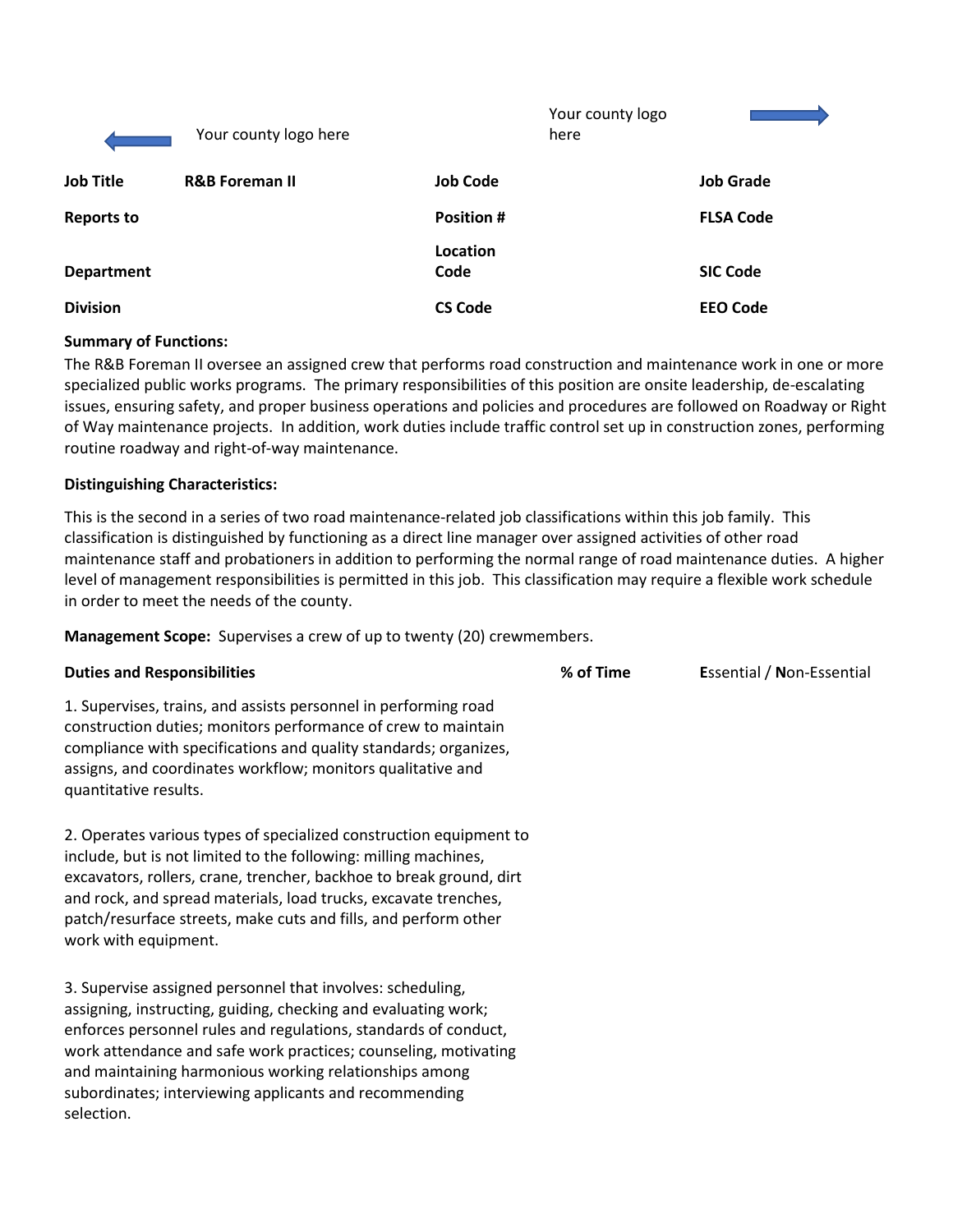4. Creates a high-quality work culture through participation in and emphasis on training and mentoring to develop leadership, management, and technical skills in self and all employees, including safety related training and skills.

5. Assists with the development of annual budget; monitors assigned budget expenditures; validates expenditures are in compliance with county, state or federal regulations and guidelines.

6. Confers with other supervisors to coordinate activities of individual sections, also conducts field surveys to determine necessary repairs and preventive maintenance.

7. Maintains records involving personnel, equipment and supplies, and schedules personnel and equipment needed to complete scheduled maintenance work, demolitions, or special projects.

8. Participates in the development of policies and procedures; and monitors work activities to ensure compliance with established policies and procedures; and makes recommendations for changes and improvements to existing standards and procedures.

9. Manages the career development and performance of staff assigned.

10. Performs other job-related duties as assigned.

# **Minimum Qualifications**

Education, Experience and Training:

High school diploma or GED **AND** eight (8) years' experience in road construction and/or maintenance **OR,**

Any combination of education and experience that has been achieved and is equivalent to the stated education and experience and required knowledge, skills, and abilities sufficient to successfully perform the duties and responsibilities of this job.

 Licenses, Registrations, Certifications, or Special Requirements: Valid Texas Commercial Driver's License (Class A or B CDL).

# Preferred:

Tank Vehicle (N) endorsement.

Class A Texas Commercial Driver's License.

Work Zone Flagger Training certificate and/or Work Zone Traffic Control Instruction certificate or related type certificate.

# **Knowledge, Skills & Abilities:**